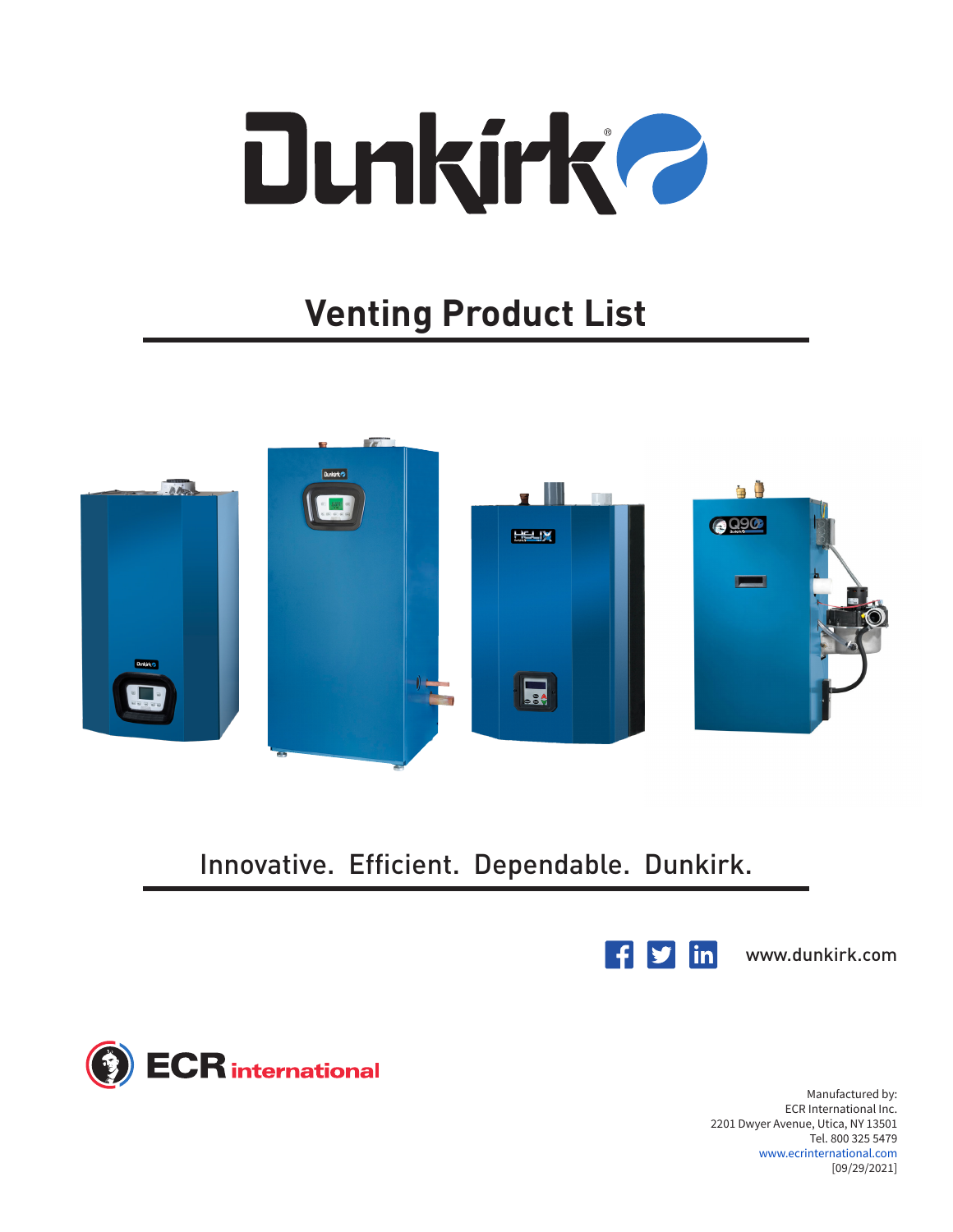## **VENTING**

|                    | <b>Coaxial Venting (Use Parts Multiplier for All of the Following)</b> |             |         |                |                |                        |                    |                                            |
|--------------------|------------------------------------------------------------------------|-------------|---------|----------------|----------------|------------------------|--------------------|--------------------------------------------|
| 125/150<br>100/115 | 165/205                                                                | <b>UB90</b> | SSC/SSV | <b>UCS 240</b> | <b>UCS 380</b> | Image                  | <b>Item Number</b> | <b>Description</b>                         |
| Χ                  |                                                                        |             |         |                |                |                        | KUG714059511       | 2"x4" (60/100mm)COAXIAL PIPE 3.28' (1m) L  |
| X                  |                                                                        |             |         |                |                |                        | KUG714059611       | 2"x4" (60/100mm)HORIZONTAL VENT TERM       |
| X                  |                                                                        |             |         |                |                |                        | KUG714059711       | 2"x4" (60/100mm)COAXIAL 90 ELBOWS          |
| X                  |                                                                        |             |         |                |                |                        | KUG714059811       | 2"x4" (60/100mm)COAXIAL 45 ELBOWS          |
| X                  |                                                                        |             |         |                |                |                        | KUG714135813       | 2"x4" (60/100mm) VERTICAL VENT TERM        |
|                    | X                                                                      |             |         | X              |                |                        | KHG714088512       | 3"x5" (80/125mm)COAXIAL PIPE 3.28' (1m) L  |
|                    | Χ                                                                      |             |         | X              |                |                        | KHG714088713       | 3"x5" (80/125mm)COAXIAL 90 ELBOWS          |
|                    | $\mathsf X$                                                            |             |         | X              |                |                        | KHG714088812       | 3"x5"(80/125mm)COAXIAL 45 ELBOWS           |
|                    | Χ                                                                      |             |         | X              |                |                        | KHG714088911       | 3"x5" (80/125mm)HORIZONTAL VENT TERM       |
|                    | $\mathsf X$                                                            |             |         | X              |                |                        | KHG714093512       | 3"x5" (80/125mm) VERTICAL VENT TERM        |
|                    |                                                                        | X           | X       |                |                |                        | 29570              | 2" CONCENTRIC VENT KIT                     |
|                    |                                                                        | $\times$    | X       |                |                |                        | 29571              | 3" CONCENTRIC VENT KIT                     |
|                    |                                                                        |             |         |                | $\mathsf X$    | $\bullet$ <sup>O</sup> | KUG714133311       | 4"x6" (110/160mm) HORIZONTAL VENT TERM     |
|                    |                                                                        |             |         |                | $\mathsf X$    |                        | KUG714133411       | 4"x6"(110/160mm)VERTICAL VENT TERM         |
|                    |                                                                        |             |         |                | Χ              |                        | KUG714133511       | 4"x6" (110/160mm)COAXIAL 45 ELBOWS         |
|                    |                                                                        |             |         |                | Χ              |                        | KUG714133611       | 4"x6" (110/160mm)COAXIAL 90 ELBOWS         |
|                    |                                                                        |             |         |                | $\mathsf X$    |                        | KUG714133811       | 4"x6" (110/160mm)COAXIAL PIPE 3.28' (1m) L |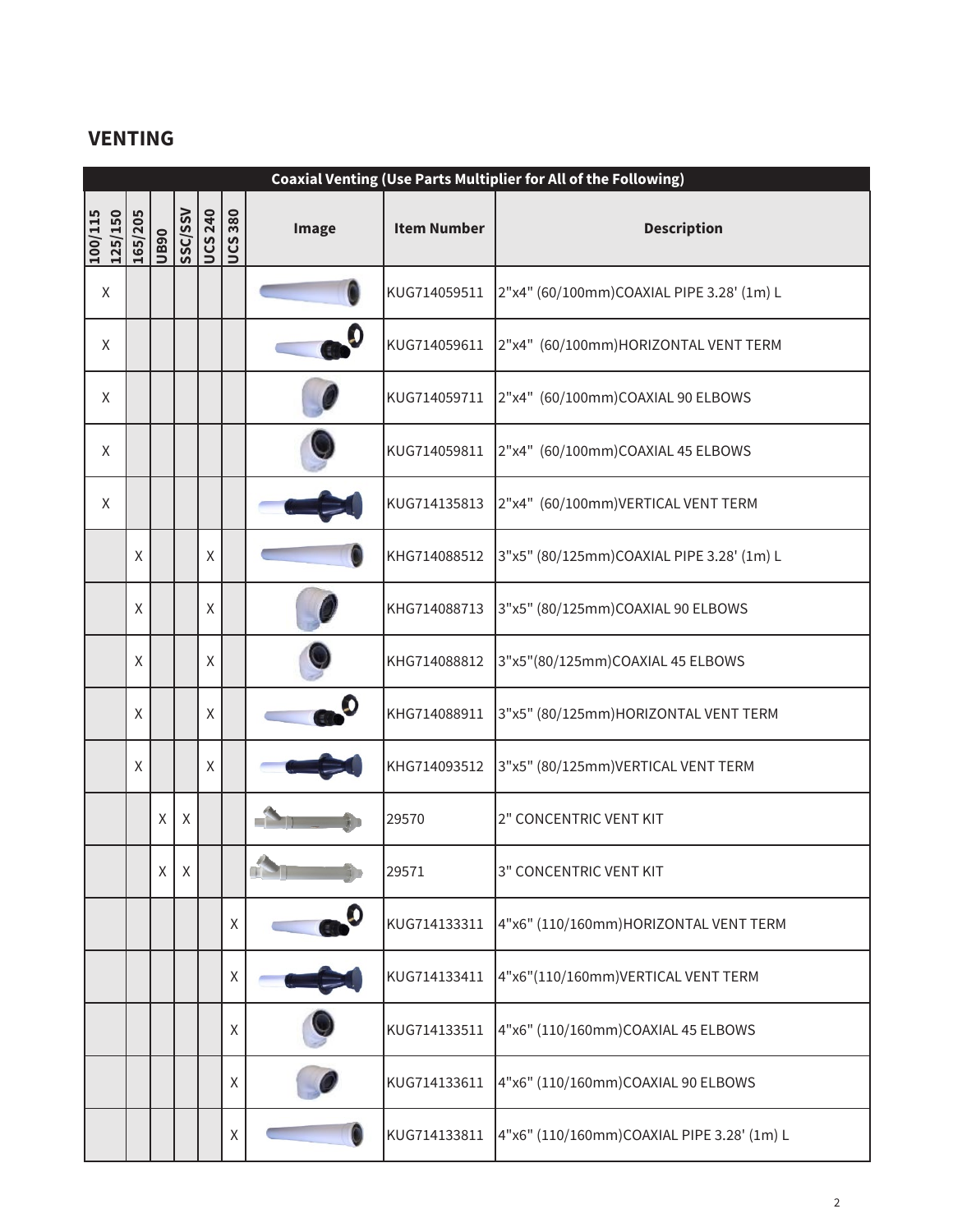## **VENTING**

|                    | Twin Pipe Polypropylene Venting (Use Parts Multiplier for All of the Following) |      |         |                |                |       |                    |                                                   |
|--------------------|---------------------------------------------------------------------------------|------|---------|----------------|----------------|-------|--------------------|---------------------------------------------------|
| 125/150<br>100/115 | 165/205                                                                         | UB90 | SSC/SSV | <b>UCS 240</b> | <b>UCS 380</b> | Image | <b>Item Number</b> | <b>Description</b>                                |
| X                  |                                                                                 |      |         |                |                |       | KHG714059113       | TO CONVERT FROM CONCENTRIC TO 3" TWIN PIPE        |
| X                  | Χ                                                                               |      |         | X              |                |       | 550003416          | 3" (80mm) VENTING CLAMP SINGLE WALL               |
| X                  | Χ                                                                               |      |         | X              |                |       | 550003452          | 3" (80mm)CLAMSHELL CLAMP (5PK)                    |
| X                  | Χ                                                                               |      |         | X              |                |       | KUG714132010       | 3" (80mm)HORIZONTAL VENT TERM                     |
| X                  | Χ                                                                               |      |         | X              |                |       | KUG714132110       | 3" (80mm) VERTICAL VENT TERM                      |
| X                  | Χ                                                                               |      |         | X              |                |       | 550003734          | 3" (80mm)POLYPROPYLENE 45 ELBOWS W/ CLAMP         |
| X                  | Χ                                                                               |      |         | X              |                |       | 550003735          | 3" (80mm)POLYPROPYLENE 90 ELBOWS W/ CLAMP         |
| X                  | Χ                                                                               |      |         | X              |                |       | 550003767          | 3" (80mm)POLYPROPYLENE PIPE 3.28' (1m) LW/ CLAMP  |
|                    | Χ                                                                               |      |         | X              |                |       | KHG714089010       | TO CONVERT FROM CONCENTRIC TO 3" TWIN PIPE        |
|                    |                                                                                 |      |         |                | $\mathsf X$    |       | 550003453          | 4" (110mm)CLAMSHELL CLAMP (5PK)                   |
|                    |                                                                                 |      |         |                | Χ              |       | BD7106314V         | TO CONVERT FROM CONCENTRIC TO 4" TWIN PIPE        |
|                    |                                                                                 |      |         |                | Χ              |       | KUG714132710       | 4" (110mm) HORIZONTAL VENT TERM                   |
|                    |                                                                                 |      |         |                | Χ              |       | KUG714132810       | 4" (110mm) VERTICAL VENT TERM                     |
|                    |                                                                                 |      |         |                | Χ              |       | 550003731          | 4" (110mm)POLYPROPYLENE 45 ELBOWS W/ CLAMP        |
|                    |                                                                                 |      |         |                | Χ              |       | 550003732          | 4" (110mm)POLYPROPYLENE 90 ELBOWS W/ CLAMP        |
|                    |                                                                                 |      |         |                | Χ              |       | 550003733          | 4" (110mm)POLYPROPYLENE PIPE 3.28' (1m) LW/ CLAMP |